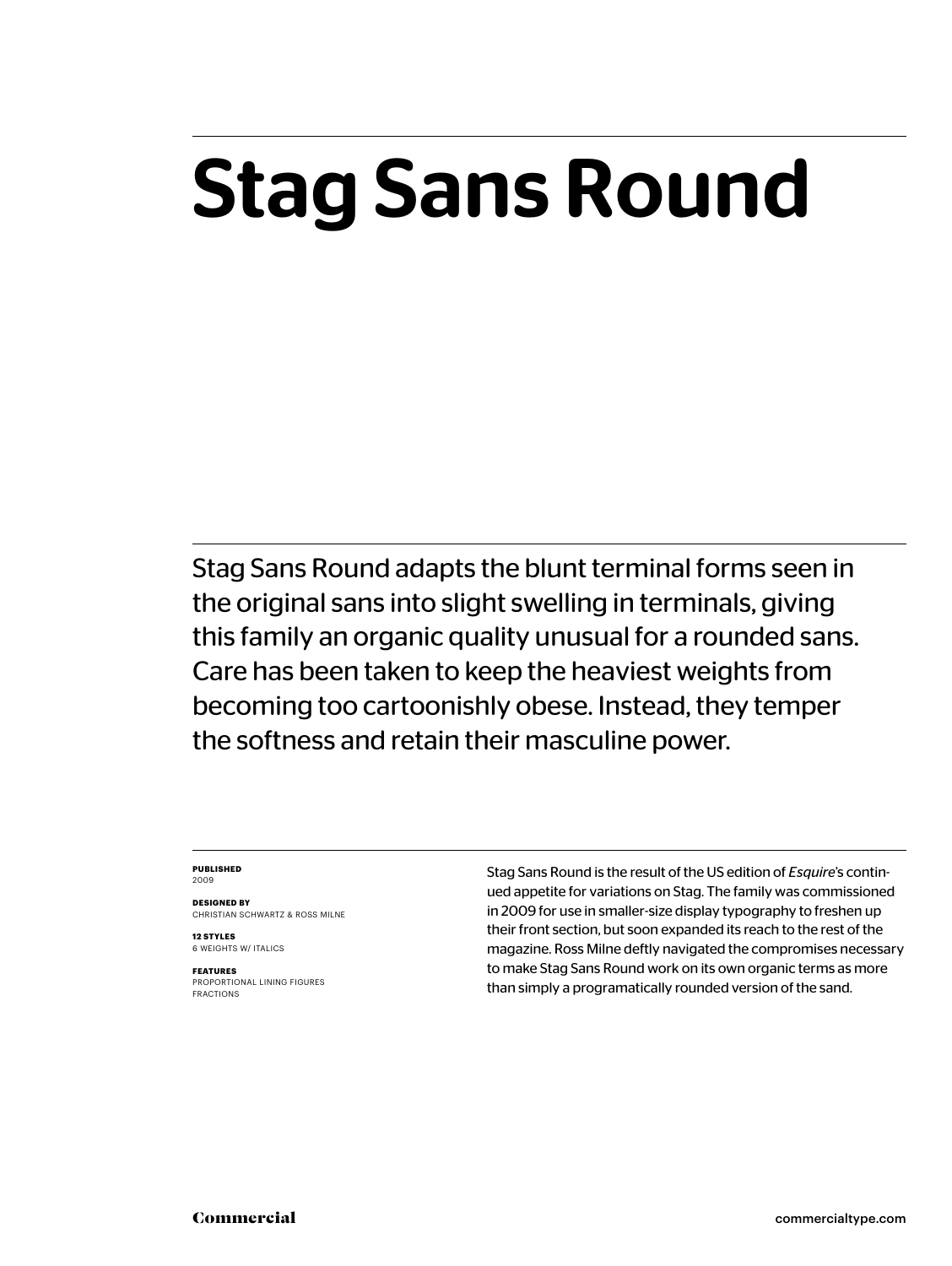Stag Sans Round Light *Stag Sans Round Light Italic* Stag Sans Round Book *Stag Sans Round Book Italic* Stag Sans Round Medium *Stag Sans Round Medium Italic* **Stag Sans Round Semibold** *Stag Sans Round Semibold Italic* **Stag Sans Round Bold** *Stag Sans Round Bold Italic* Stag Sans Round Black *Stag Sans Round Black Italic*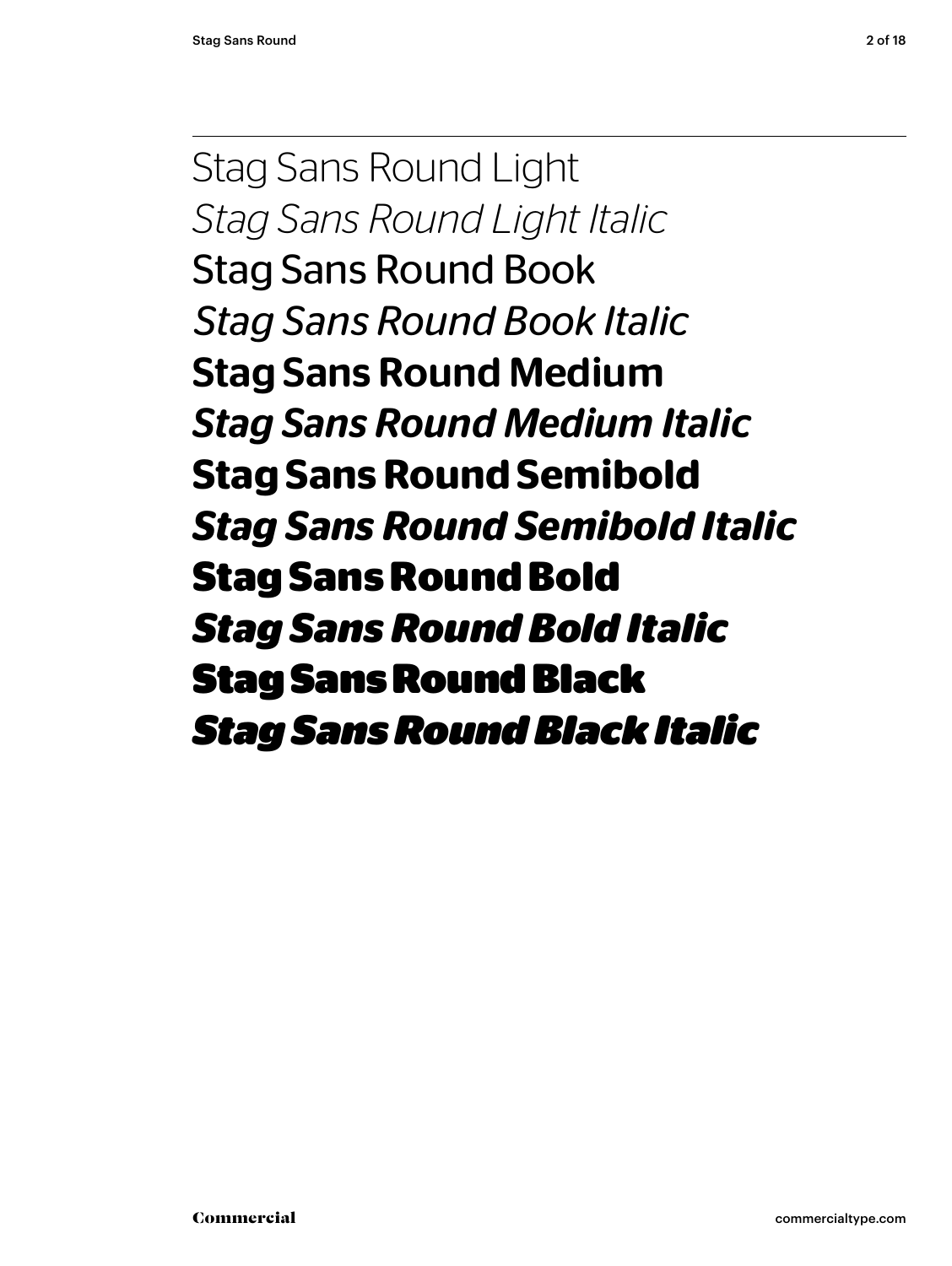# GEZELSCHAP Manifestations

STAG SANS ROUND LIGHT, 70 PT

*COMPLICATE Společenštější* STAG SANS ROUND LIGHT ITALIC, 70 F

## POTANKOSTI Governments STAG SANS ROUND BOOK, 70 PT

*BIJZONDERE Sveitarfélögin*

STAG SANS ROUND BOOK ITALIC, 70 PT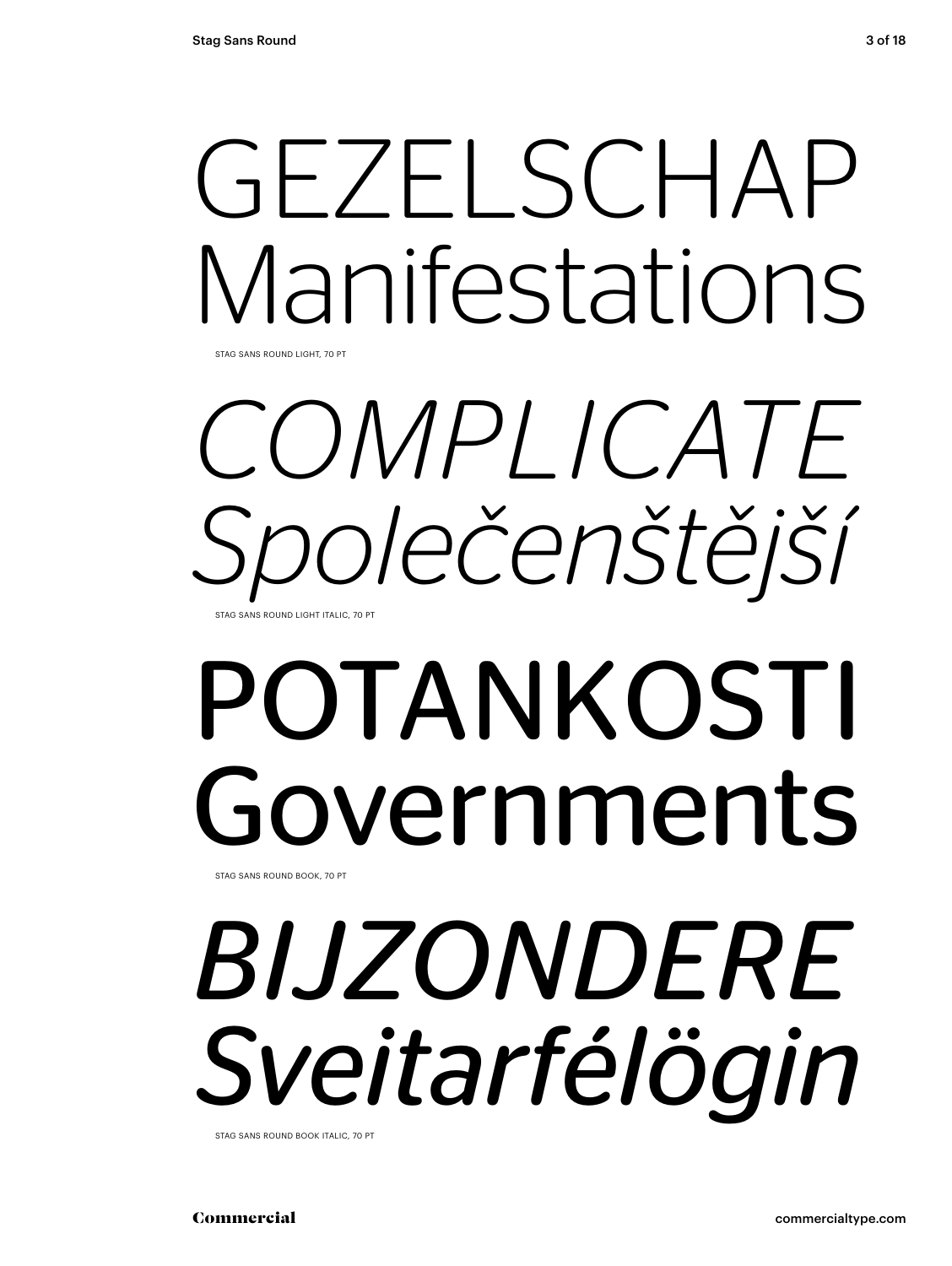## PLEASANTLY Mythological STAG SANS ROUND MEDIUM, 70

# *EXISTENTIAL Nököttävässä*

STAG SANS ROUND MEDIUM ITALIC, 70 PT

# **SKEPTICISM Traditionally**

STAG SANS ROUND SEMIBOLD, 70 PT

# *CHARACTER Administrate*

STAG SANS ROUND SEMIBOLD ITALIC, 70 PT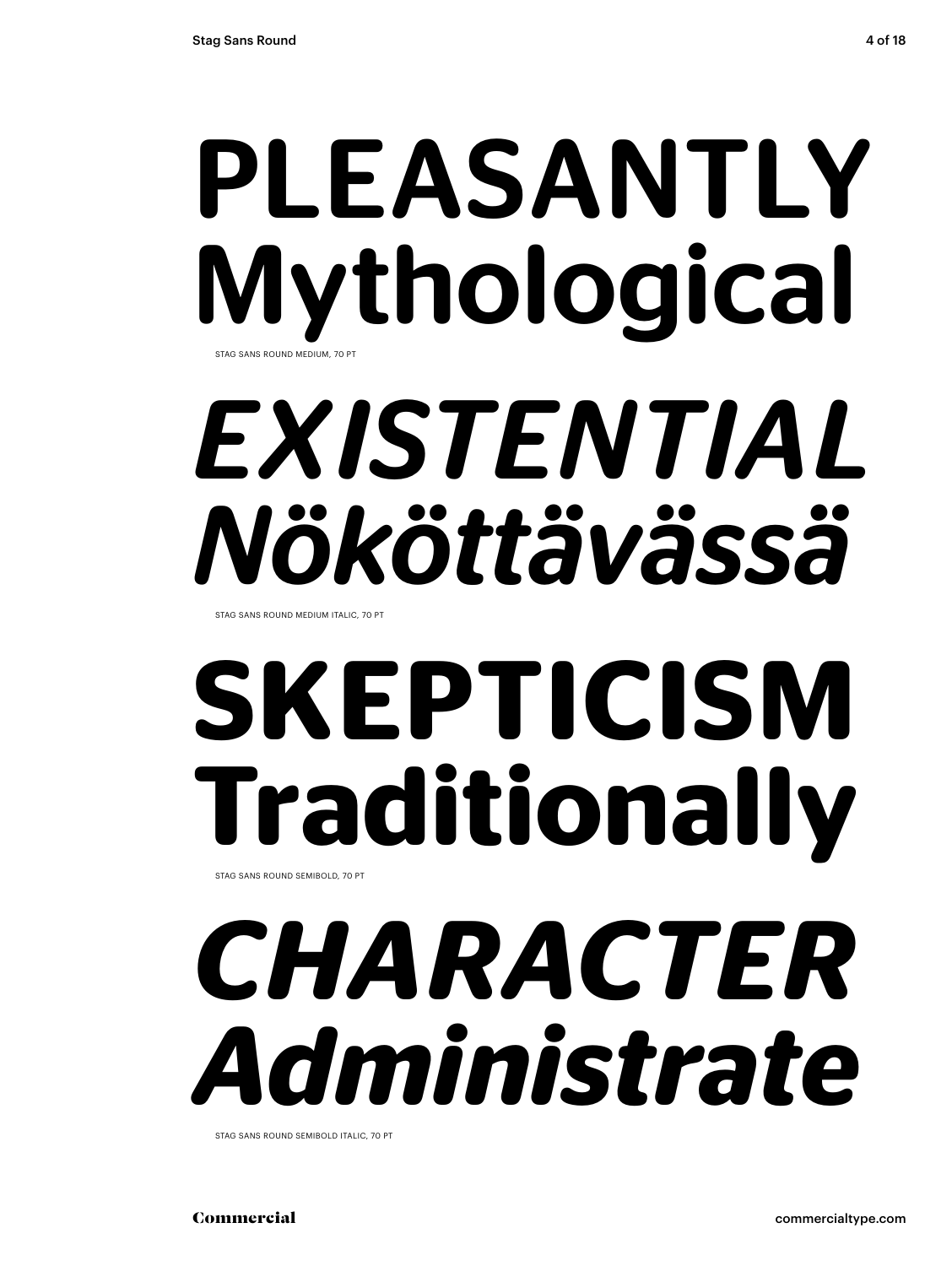## **HANDSOME Düzlüğünün** STAG SANS ROUND BOLD, 70 PT

## *AUTONOMY Menschliche*

STAG SANS ROUND BOLD ITALIC, 70 PT

# FLORENCIA rðarim

STAG SANS ROUND BLACK, 70 PT

# *REGIONALE Tribulations*

STAG SANS ROUND BLACK ITALIC, 70 PT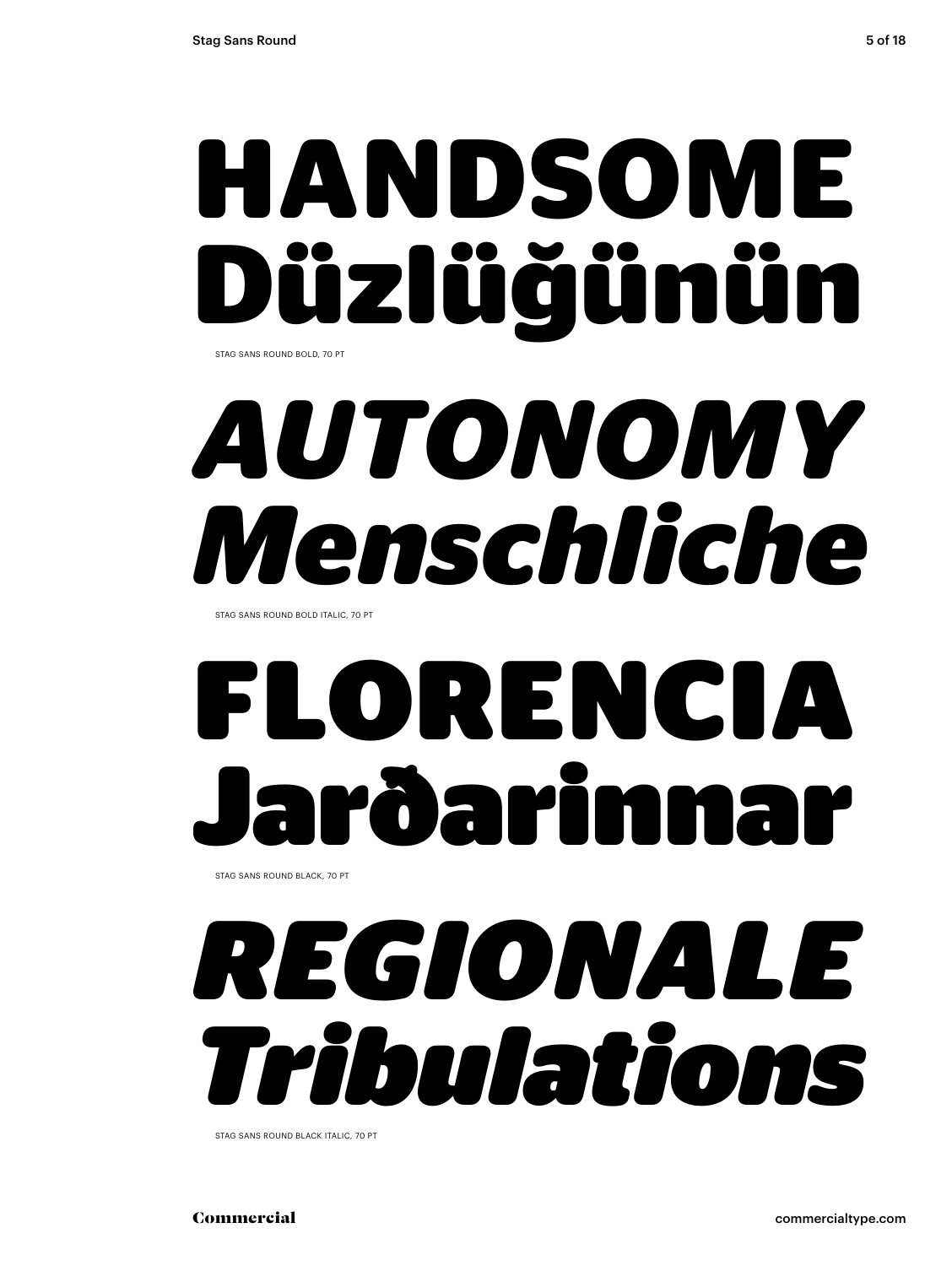Debreceni, Hajdúhadházi BOSTON OPERA HOUSE Convention of Kanagawa STAG STENCIL LIGHT, 40 PT

*An average of 1825.60 km PÄIJÄNNE TAVASTLAND Mount Royal and Ramsay* STAG STENCIL LIGHT ITALIC, 40 P

## Identification is required MOSONMAGYARÓVÁRI Glendale and Inglewood

STAG STENCIL BOLD, 40 PT

*Over 250,000 attendees HÖFUÐBORGARSVÆÐI Canadian Pacific Railway*

STAG STENCIL BOLD ITALIC, 40 PT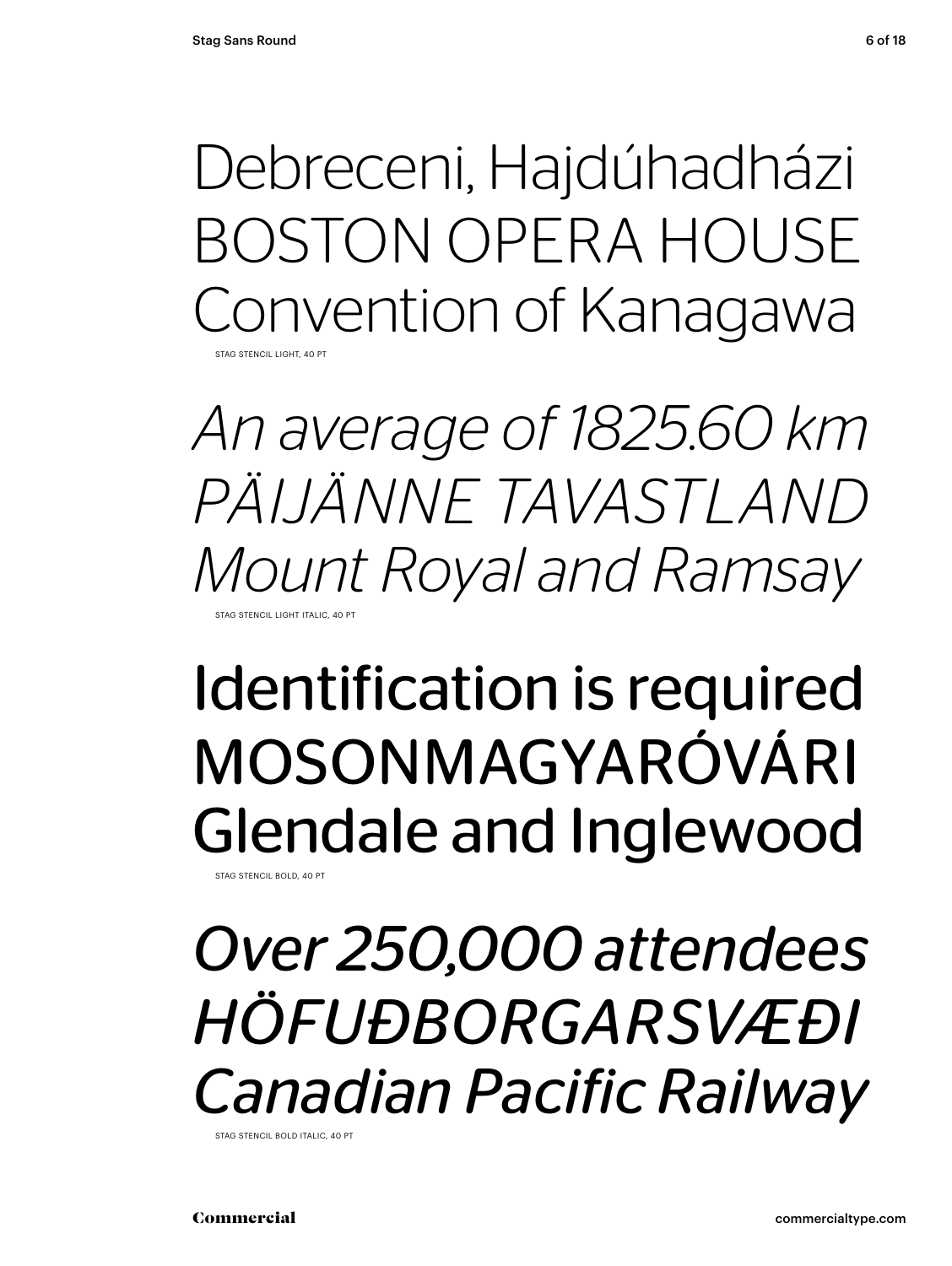## Austur-Húnavatnssýsla DET SJUNDE INSEGLET Bilan du Situationnisme

STAG STENCH LIGHT, 40 P

### *3.2 million visit annually HOUNSFIELD HEIGHTS Society of the Spectacle* STAG STENCIL LIGHT ITALIC, 40

### **Región de Antofagasta APRIL THROUGH JULY Križevci, Donja Stubica**

STAG STENCIL BOLD, 40 PT

### *Calgary Fringe Festival VERTROUWENSREGEL Treaty of Simulambuco*

STAG STENCIL BOLD ITALIC, 40 PT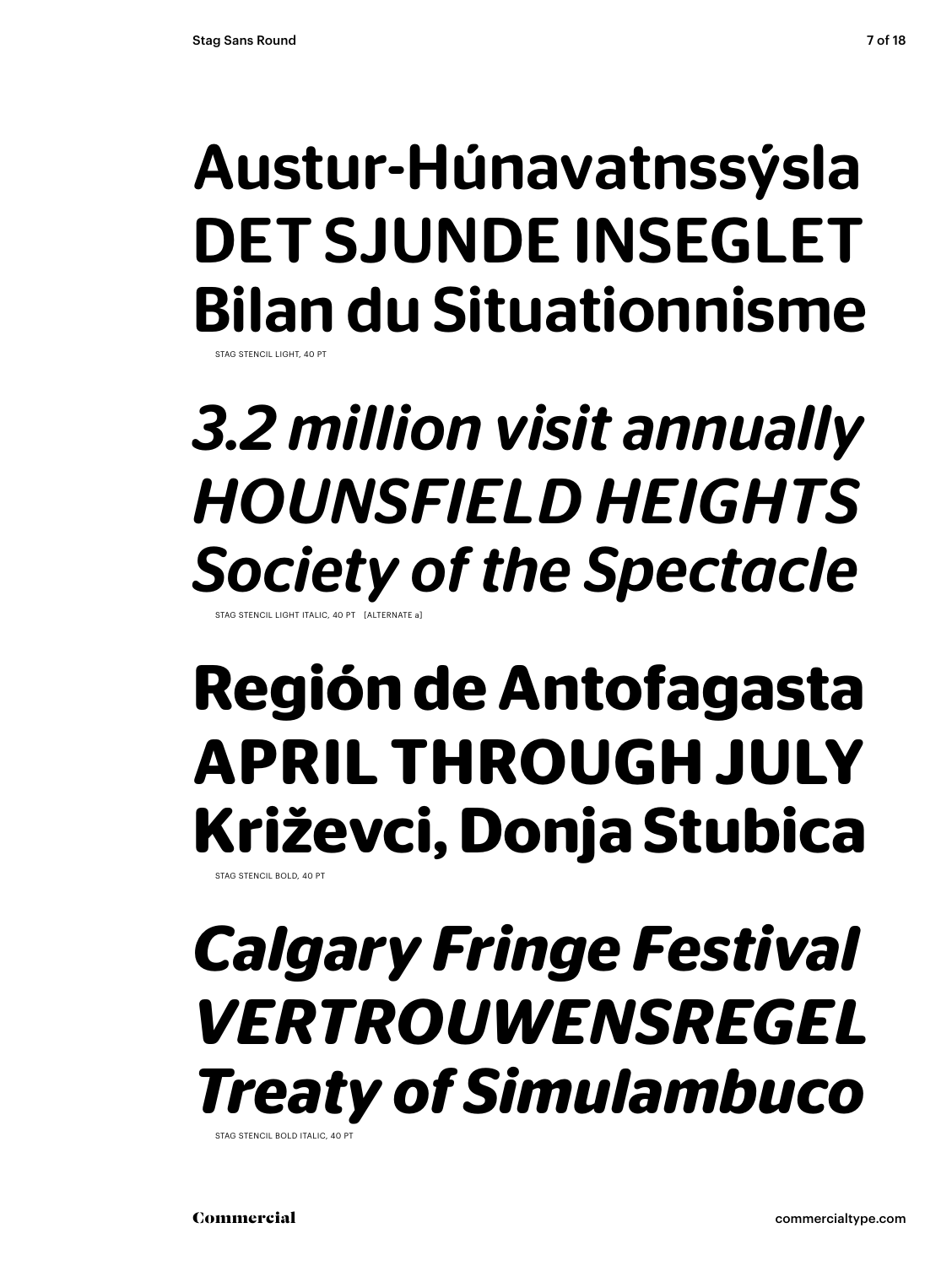## **Une bonne à tout faire FINANCIAL DISTRICT Letterngießmaschine**

STAG STENCIL LIGHT, 40 PT

## *Exhibit opens June 29 WEISSENHOF ESTATE Modernism & Practice*

STAG STENCIL LIGHT ITALIC, 40 PT

## Charlotte et son Jules ESTABLISHED IN 1921 Santiago, Concepción

STAG STENCIL BOLD, 40 PT

### *Contemporary Artists MICHÈLE BERNSTEIN Kulturpersonligheter*

STAG STENCIL BOLD ITALIC, 40 PT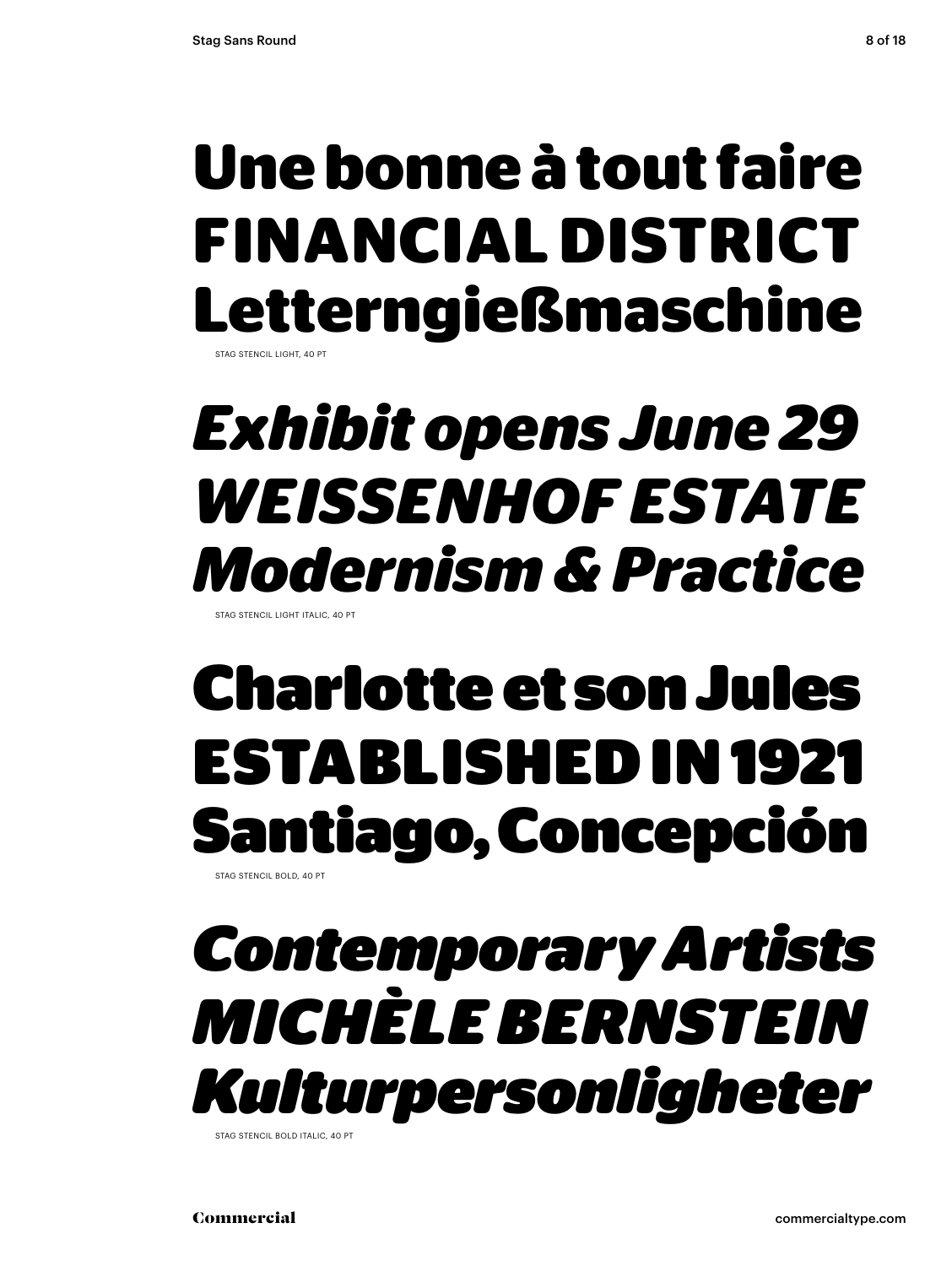Au fil des années, la sitcom est devenue un PERPIGNAN, LANGUEDOC-ROUSSILLON *In 1950, Albers left Black Mountain College*

STAG SANS ROUND LIGHT, LIGHT ITALIC, 24 PT

There are three major public universities CAROLINA HENRIETTE MAC GILLAVRY *The Chamber of Commerce and Industry*

STAG SANS ROUND BOOK, BOOK ITALIC, 24 PT [ALTERNATE ITALIC a]

Restauração, absolutismo e liberalismo HELSINKI POPULAARIKULTTUURISSA *Quelques chiff res clés du sport à Angers*

STAG SANS ROUND MEDIUM, MEDIUM ITALIC, 24 PT

### **Five days of street festivals in October IN THE BOROUGH OF SURREY HEATH** *Tendo sido notadas as potencialidades*

STAG SANS ROUND SEMIBOLD, SEMIBOLD ITALIC, 24 PT

### **The social appropriation of products QUALIFIED APPLICATION PROCESS**  *Privatpraktiserende og speciallæger*

STAG SANS ROUND BOLD, BOLD ITALIC, 24 PT

68.52% of the provincial population QUANTUM INFORMATION THEORY *Heartfield Retrospective Exhibition*

STAG SANS ROUND BLACK, BLACK ITALIC, 24 PT [ALTERNATE Q]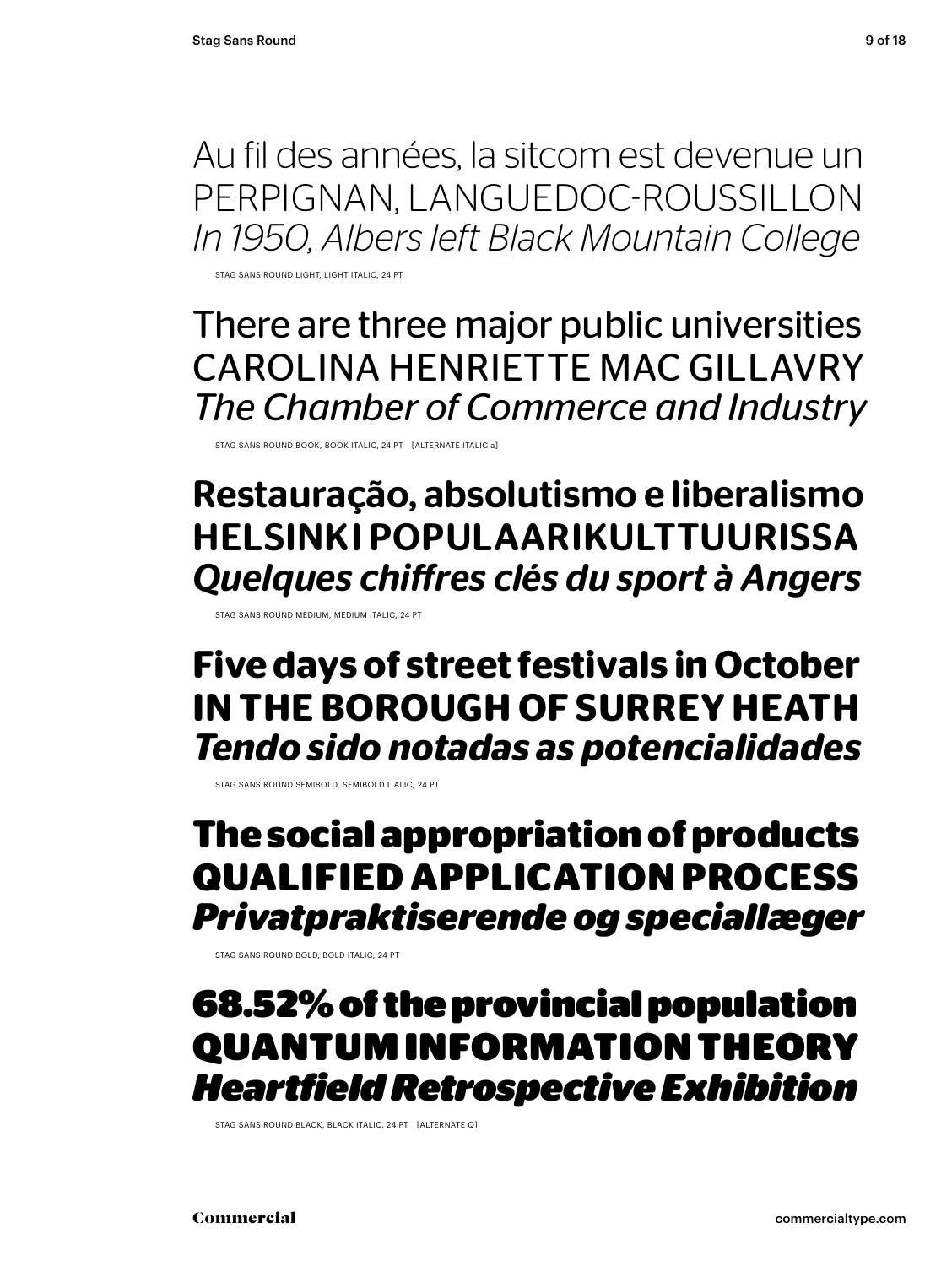VÄLIRAUHAN AIKANA NEUVOSTOLIITON JA SUOMEN A soprano is the highest of the standard four voice range Kelvin Grove was established as a neighbourhood in 60s

STAG SANS ROUND LIGHT, 18 PT

*SNÆFELLSNES-OG HNAPPADALSSÝSLA, DALASÝSLA Blainville-Crevon Seine-Maritime in the Haute-Normandie The mainland territories north of the 49th parallel remain*

STAG SANS ROUND LIGHT ITALIC, 18 PT

TÜRKİYE'DE EN BÜYÜK İDARİ BİRİME İL ADI VERİLİR A formal presentation to the Russian Chemical Society Poi ci fu un altro piccolo progresso nella sua opera con

STAG SANS ROUND BOOK, 18 PT

*THE POPULATION OF THE CITY CENTRE WAS 42,715 A major divide in political opinion separates the region Oproti nim byla ovšem Bohumilka beránkem, ale proto*

STAG SANS ROUND BOOK ITALIC, 18 PT

#### FINLAND HAS 187,888 LAKES AND 179,584 ISLANDS Beaver Valley Little League in the Village of Fruitvale Sotaan osallistui vajaat 200 000 suomalaista ja noin

STAG SANS ROUND MEDIUM, 18 PT

#### *HISTORY OF THE WEST COAST OF NORTH AMERICA After a brief flirtation with monarchy, Finland became Swedish Association of Local Authorities and Regions*

STAG SANS ROUND MEDIUM ITALIC, 18 PT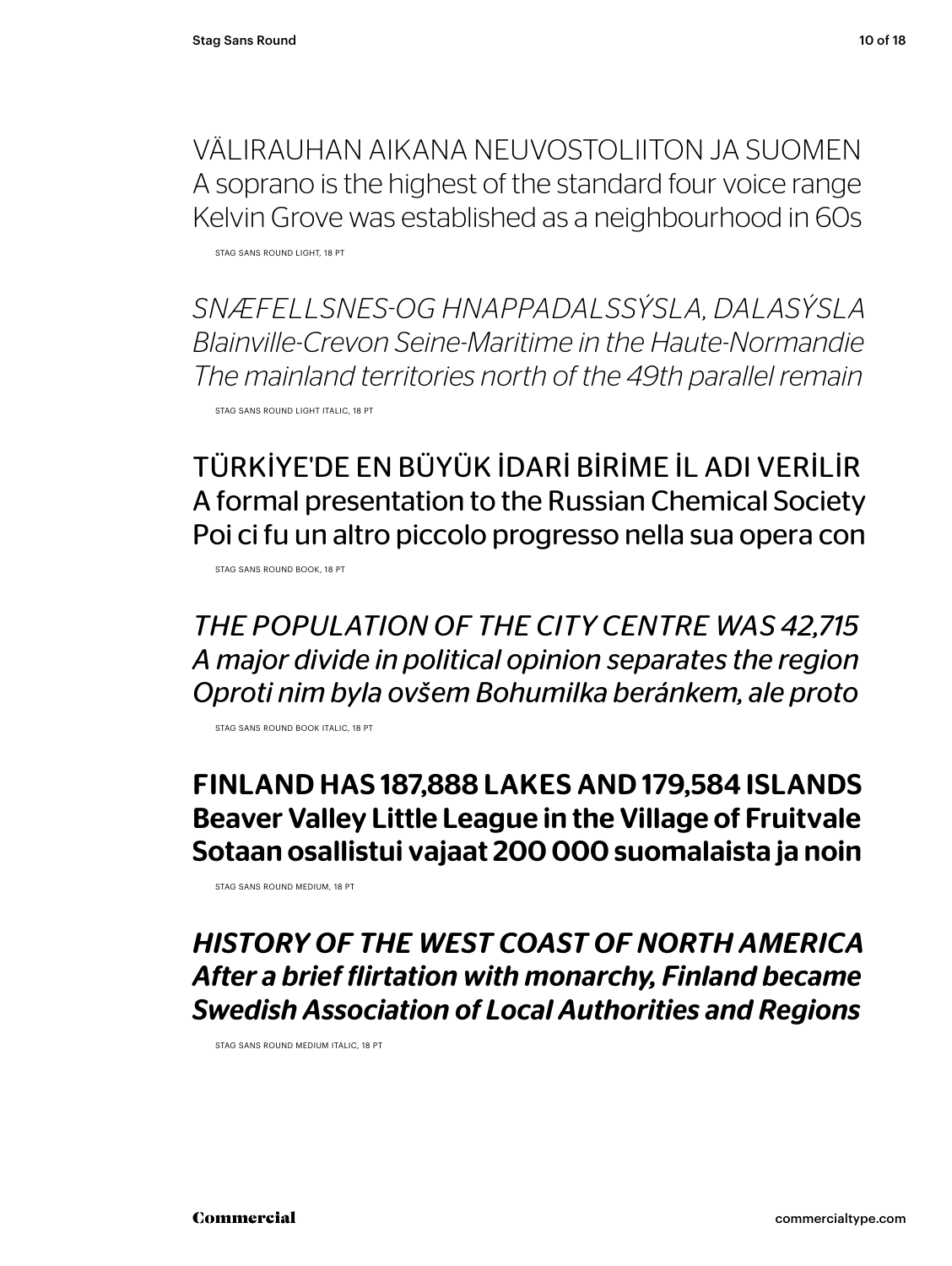#### **CURSURI DE LIMBA ROMÂNĂ CA LIMBĂ STRĂINĂ Di sera, sui tetti vicini e su un alberello intristito nel In the 12th century, medicine began to be a publicly**

STAG SANS ROUND SEMIROLD, 18 PT

*BUT THE IRREVERSIBLE TIME OF THE BOURGEOIS Gropius became the Controller of Design for Isokon During the prehistoric, ancient and early mediaeval*

STAG SANS ROUND SEMIBOLD ITALIC, 18 PT

#### **NOTRE-DAME, STE-GENEVIÈVE, AND ST-VICTOR Internationalism of modern gallery architecture Detournement of pre-existing aesthetic element**

STAG SANS ROUND BOLD, 18 PT

#### *DEŞI SE POT ADUCE ARGUMENTE ÎN FAVOAREA Imajući sve gradivo pred sobom, pohodih, noseći Around 5.3 million people reside in Finland, most*

STAG SANS ROUND BOLD ITALIC, 18 PT

#### REYKJAVÍK, SELTJARNARNES, MOSFELLSBÆR Director of the Bureau of Weights and Measures Influenţa slavă se simte atât la nivel fonetic cât și

STAG SANS ROUND BLACK, 18 PT

#### *HISTOIRE(S) DU CINÉMA: UNE HISTOIRE SEULE During the first centuries of its existence, Dhaka The Russian Revolution had an immediate eff ect*

STAG SANS ROUND BLACK ITALIC, 18 PT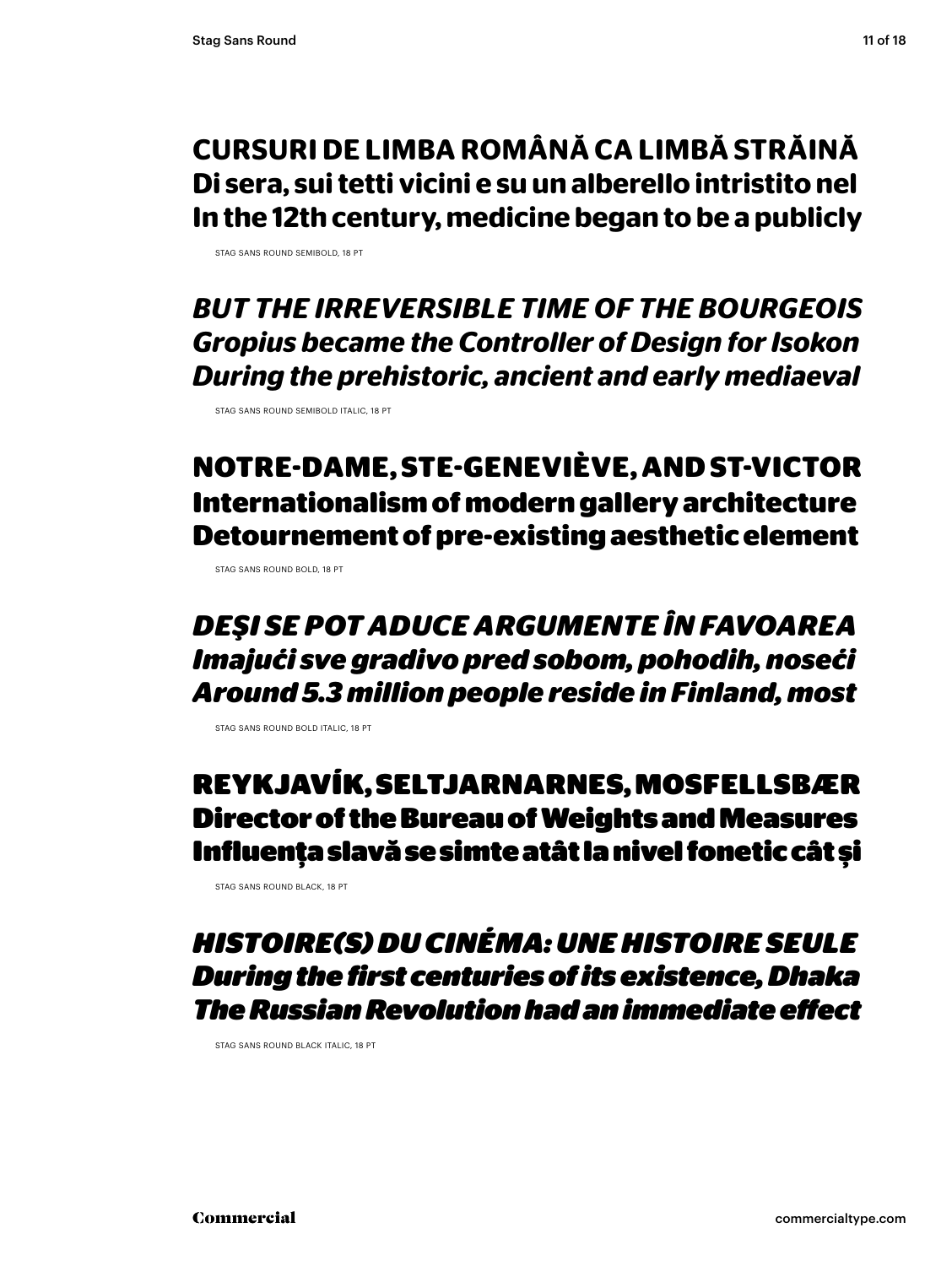BOOK ALL CAPS

BOOK

SEMIBOLD

STAG SANS ROUND BOOK, 16 PT

THE SPANISH WAR, which began in 1739, as well as the French war which soon followed it, occasioned a further increase of the debt, which, on the 31st of December 1748, after the war had been concluded by the **treaty of Aix-la-Chapelle**, amounted to £78,293,313. The most profound peace, of 17 years continuance, had taken no more than £8,328,354,17 from it. A war, of less than nine years continuance, added £31,338,689 to it. (Refer to *Postlethwaite's History of the Public Revenue*.) During the administration of Mr. Pelham, the interest of the public debt was reduced to 3%; the sinking fund was increased, and some part of the public debt was paid off. In 1755, before the late war, the funded debt of Great Britain amounted to £72,289,675. On the 5th of January 1763, at the conclusion of the peace, the funded debt amounted debt to £122,603,336. The unfunded debt has been stated at £13,927,589. But the expense **occasioned by the war** did not end with the conclusion of the peace; so that, on the 5th of January 1764, the funded debt was increased (partly by a new loan, and partly by funding a part of the unfunded debt) to £129,586,789, there still remained (according to the very well informed author of *Considerations on the Trade and Finances of Great Britain*) an unfunded debt, which was brought to account in that and the following year, of 975,017. In 1764, therefore, the public debt of Great Britain, funded and unfunded together, amounted, according to this author, to

BOOK ITALIC

PROPORTIONAL LINING FIGURES

BOLD

BOOK ITALIC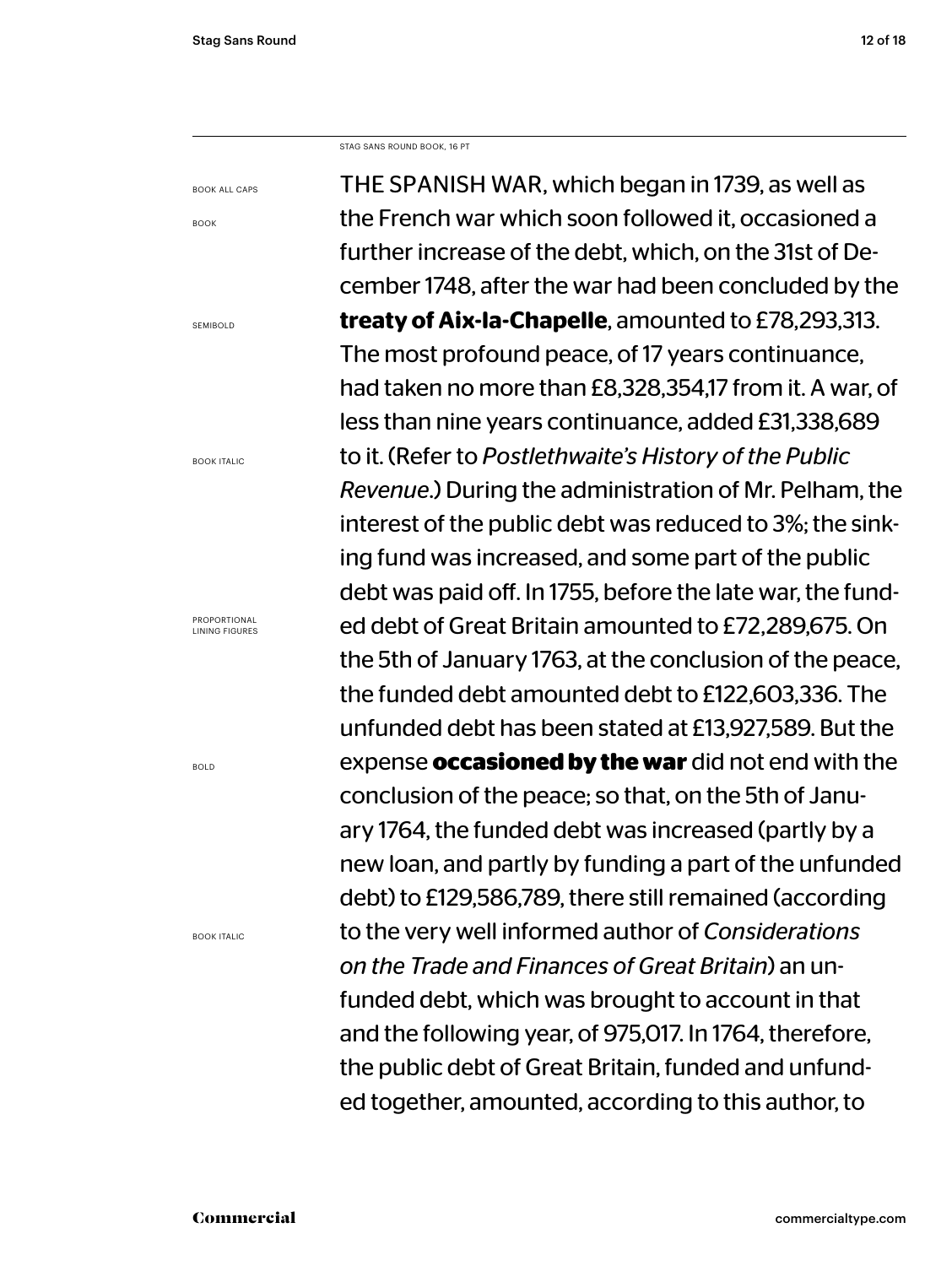### wartewaterland STAG SANS ROUND BOOK, 60 PT STAG SANS ROUND LIGHT, 60 PT Cambridgeshire **Dscillographies** STAG SANS ROUND SEMIBOLD, 60 PT STAG SANS ROUND MEDIUM, 60 PT **Familiarization**

### **Parliamentary** STAG SANS ROUND REGULAR, 60 PT

## Hellevoetsluis

STAG SANS ROUND BLACK, 60 PT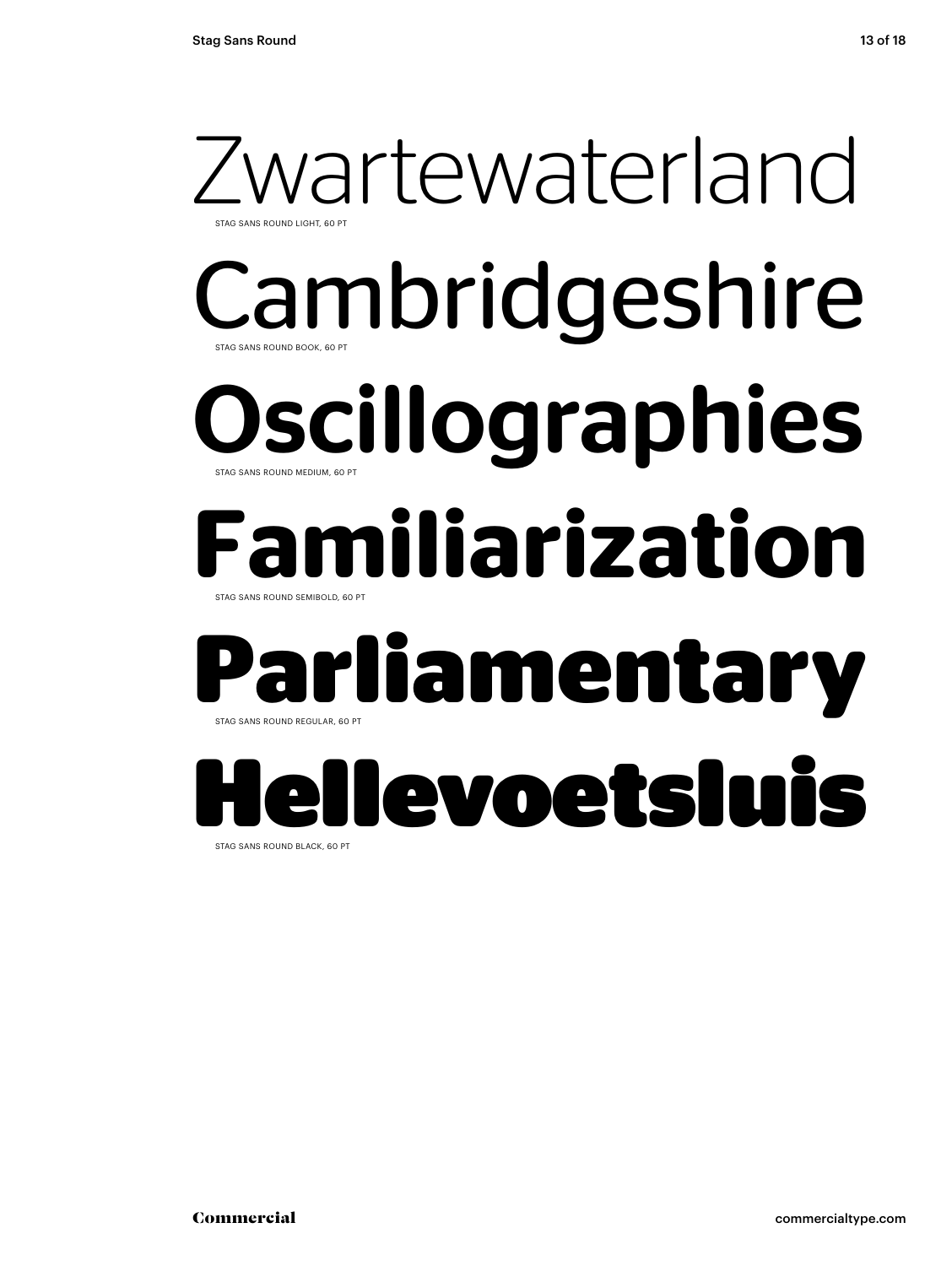

STAG SANS ROUND BLACK, 60 PT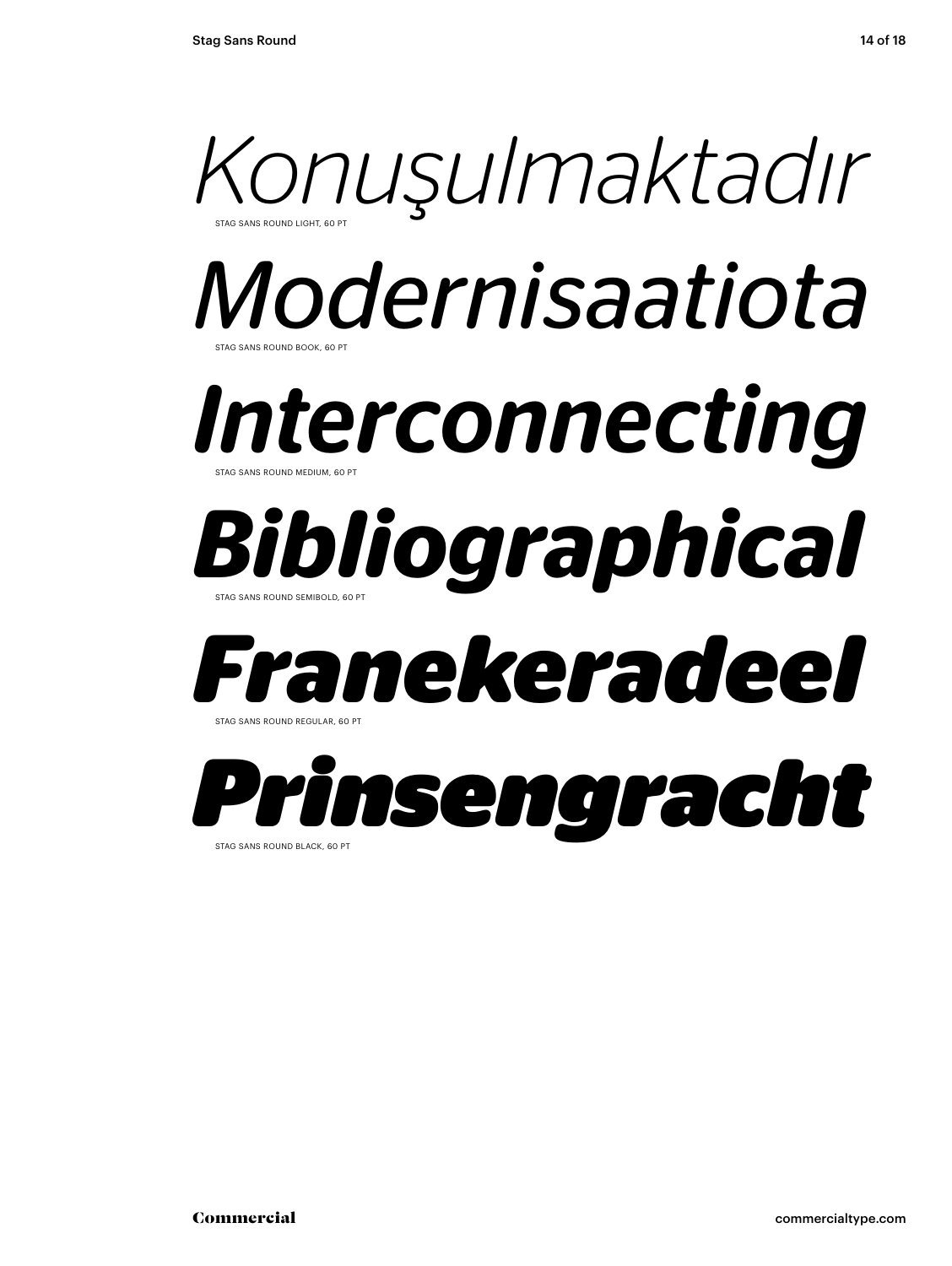| <b>UPPERCASE</b>                               | ABCDEFGHIJKLMNOPQRSTUVWXYZ                                                                                                    |  |  |
|------------------------------------------------|-------------------------------------------------------------------------------------------------------------------------------|--|--|
| LOWERCASE                                      | abcdefghijklmnopqrstuvwxyz                                                                                                    |  |  |
| STANDARD PUNCTUATION                           | j!¿?.,:;--—()[]{}/ \&@""''·",«»⇔ §•¶†‡©®™                                                                                     |  |  |
| ALL-CAP PUNCTUATION                            | ---@•¶†‡                                                                                                                      |  |  |
| LIGATURES                                      | fb fh fi fj fk fl ff ffb ffh ffi ffj ffk ffl                                                                                  |  |  |
| PROPORTIONAL LINING<br>default figures         | \$£€¥1234567890¢f %‰ <sup>ao</sup> #°<+=-×÷>                                                                                  |  |  |
| PREBUILT FRACTIONS                             | $\frac{1}{2}$ $\frac{1}{3}$ $\frac{2}{3}$ $\frac{1}{4}$ $\frac{3}{4}$ $\frac{1}{8}$ $\frac{3}{8}$ $\frac{5}{8}$ $\frac{7}{8}$ |  |  |
| <b>NUMERATORS &amp;</b><br><b>DENOMINATORS</b> | H0123456789/0123456789                                                                                                        |  |  |
| STYLISTIC ALTERNATES                           | $QQ$ 6699 $\langle \rangle$ $\langle \rangle$                                                                                 |  |  |
| <b>ACCENTED UPPERCASE</b>                      | ÁÂÀÄĂÃĂĀĄÆÇĆČĈĊĎĐÉÊÈËĔĔĒĔĞĜĢĠĦĤ<br>ÍÎÌÏİĪJĴĶŁĹĽĻÑŃŇŅÓÔÒÖÕŐŌØŒŔŘŖŠŚŞŜŞ<br>ÞŤTÚÛÙÜŬŰŨŪŲŮÝŸŽŹŻ                                   |  |  |
| <b>ACCENTED LOWERCASE</b>                      | áâàäåãăāaæçćčĉċďđðéêèëĕēeğĝģģħĥ<br>ıíîìïiiįijkłĺľļñńňņóôòöõőōøœŕřŗßšśsŝs<br>þťtúûùüŭűūyůýÿžźż                                 |  |  |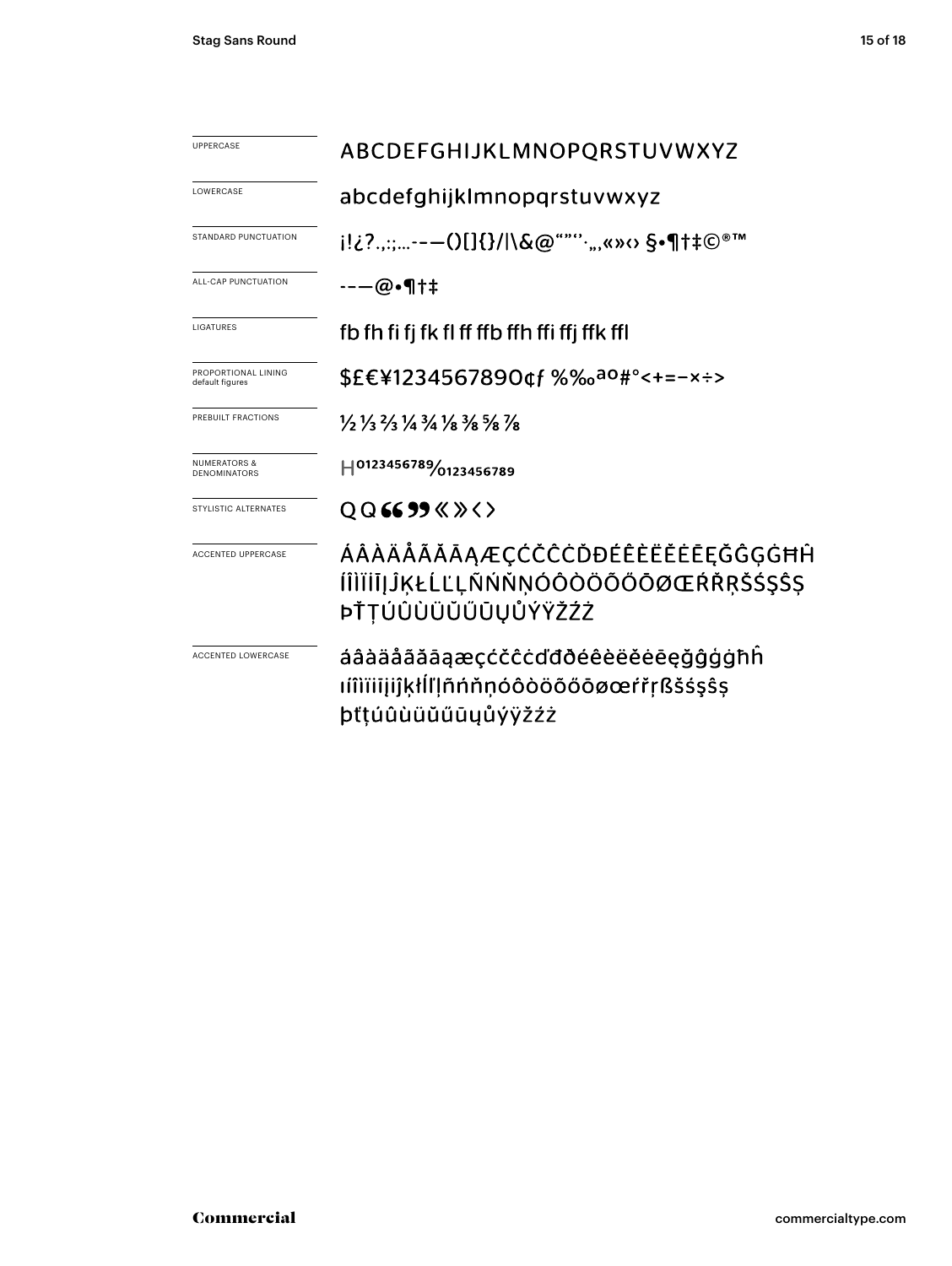| <b>UPPERCASE</b>                        | ABCDEFGHIJKLMNOPQRSTUVWXYZ                                                                    |  |  |
|-----------------------------------------|-----------------------------------------------------------------------------------------------|--|--|
| LOWERCASE                               | abcdefghijklmnopqrstuvwxyz                                                                    |  |  |
| STANDARD PUNCTUATION                    |                                                                                               |  |  |
| ALL-CAP PUNCTUATION                     | --—@•¶†‡                                                                                      |  |  |
| LIGATURES                               | fb fh fi fj fk fl ff ffb ffh ffi ffj ffk ffl                                                  |  |  |
| PROPORTIONAL LINING<br>default figures  | \$£€¥1234567890¢f %‰ <sup>ao</sup> #°<+=−×÷>                                                  |  |  |
| PREBUILT FRACTIONS                      | 1/2 1/3 2/3 1/4 3/4 1/8 3/8 5/8 1/8                                                           |  |  |
| <b>NUMERATORS &amp;</b><br>DENOMINATORS | H0123456789/0123456789                                                                        |  |  |
| STYLISTIC ALTERNATES                    | a Q Q 66 99 « » < > áâàäåãããāq                                                                |  |  |
| <b>ACCENTED UPPERCASE</b>               | ÁÂÀÄÅÃĂĀAÆÇĆČĈĊĎĐÉÊÈËĔĔĒĘĞĜĢĠĦĤ<br>ÍÎÌÏİĪJĴĶŁĹĽĻÑŃŇŅÓÔÒÖÕŐŌØŒŔŘŖŠŚŞŜŞ<br>ÞŤŢÚÛÙÜŬŰŨŪŲŮÝŸŽŹŻ   |  |  |
| <b>ACCENTED LOWERCASE</b>               | áâàääããāąæçćčĉċďđðéêèëĕēeğĝģġħĥ<br>ıíîìïiijiĵķłĺľļñńňṇóôòöõőōøœŕřṛßšśşŝş<br>þťţúûùüŭűūyůýÿžźż |  |  |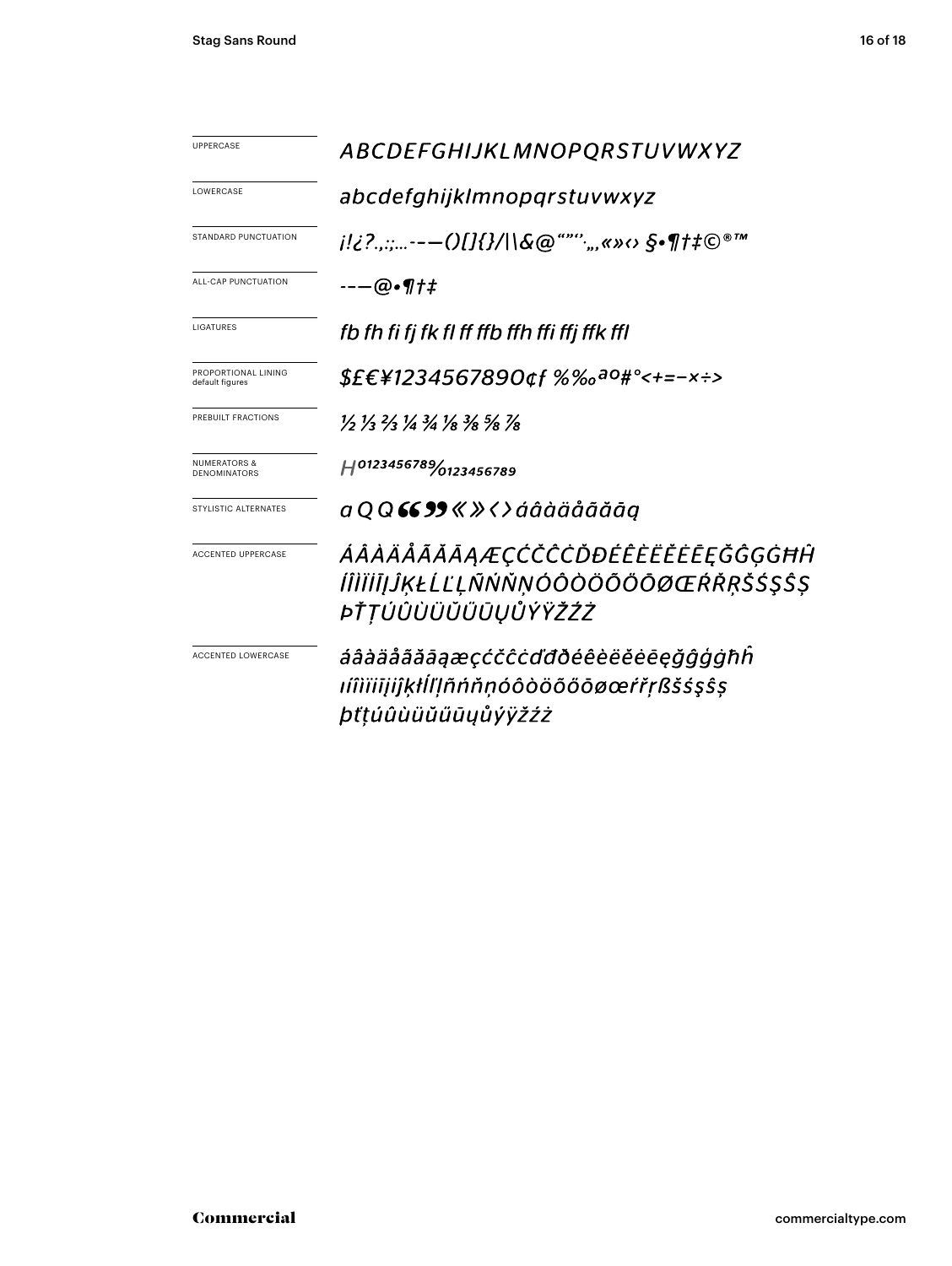| <b>OPENTYPE FEATURES</b><br><b>FAMILY WIDE</b>        | <b>DEACTIVATED</b>            | <b>ACTIVATED</b>              |
|-------------------------------------------------------|-------------------------------|-------------------------------|
| ALL CAPS                                              | Fish & 'Chips' for £24.65?    | FISH & 'CHIPS' FOR £24.65?    |
| PROPORTIONAL LINING<br>default figures                | Sale price: \$3,460 €1,895    | Sale price: \$3,460 €1,895    |
| <b>FRACTIONS</b>                                      | 217/2624 10/18 460/920        | 217/2624 10/18 460/920        |
| <b>DENOMINATOR</b><br>for making arbitrary fractions  | 0123456789 0123456789         | 0123456789 0123456789         |
| NUMERATOR<br>for making arbitrary fractions           | 0123456789 0123456789         | 0123456789 0123456789         |
| <b>LANGUAGE FEATURE</b><br>Română (Romanian) s accent | INSUȘI conștiință științifice | INSUȘI conștiință științifice |

**DEACTIVATED** ACTIVATED

big quotes

**OPENTYPE FEATURES** ROMAN & ITALIC

Illustrator/Photoshop

STYLISTIC SET 02 **STARK SOM THE** *Quit Quilting Quite Quickly***"** "Quit Quilting Quite *Quickly*" STYLISTIC SET 03 **STARK STARK (STARK) AND THE PROPERTY COULD THE GUICK OUT CALLY** and relat**ed Cuickly** and the stand related and related the stand related by the stand related by the stand related by the stand related by

STYLISTIC SET 01 "Quit Quilting Quite *Quickly*" 66Quit Quilting Quite *Quickly* STYLISTIC ALTERNATES "<sup>TO</sup>Quit Quilting Quite *Quickly*" GQuit Quilting Quite *Quickly* 

**OPENTYPE FEATURES** ITALIC ONLY

**DEACTIVATED ACTIVATED** 

a and related *Päijänne Tavastia, Materializing* Illustrator / Photoshop *Päijänne Tavastia, Materializing*

*Päijänne Tavastia, Materializing* Päijänne Tavastia, Materializing Päijänne Tavastia, Materializing **STYLISTIC ALTERNATES Päijänne Tavastia, Materializing** Päijänne Tavastia, Materializing